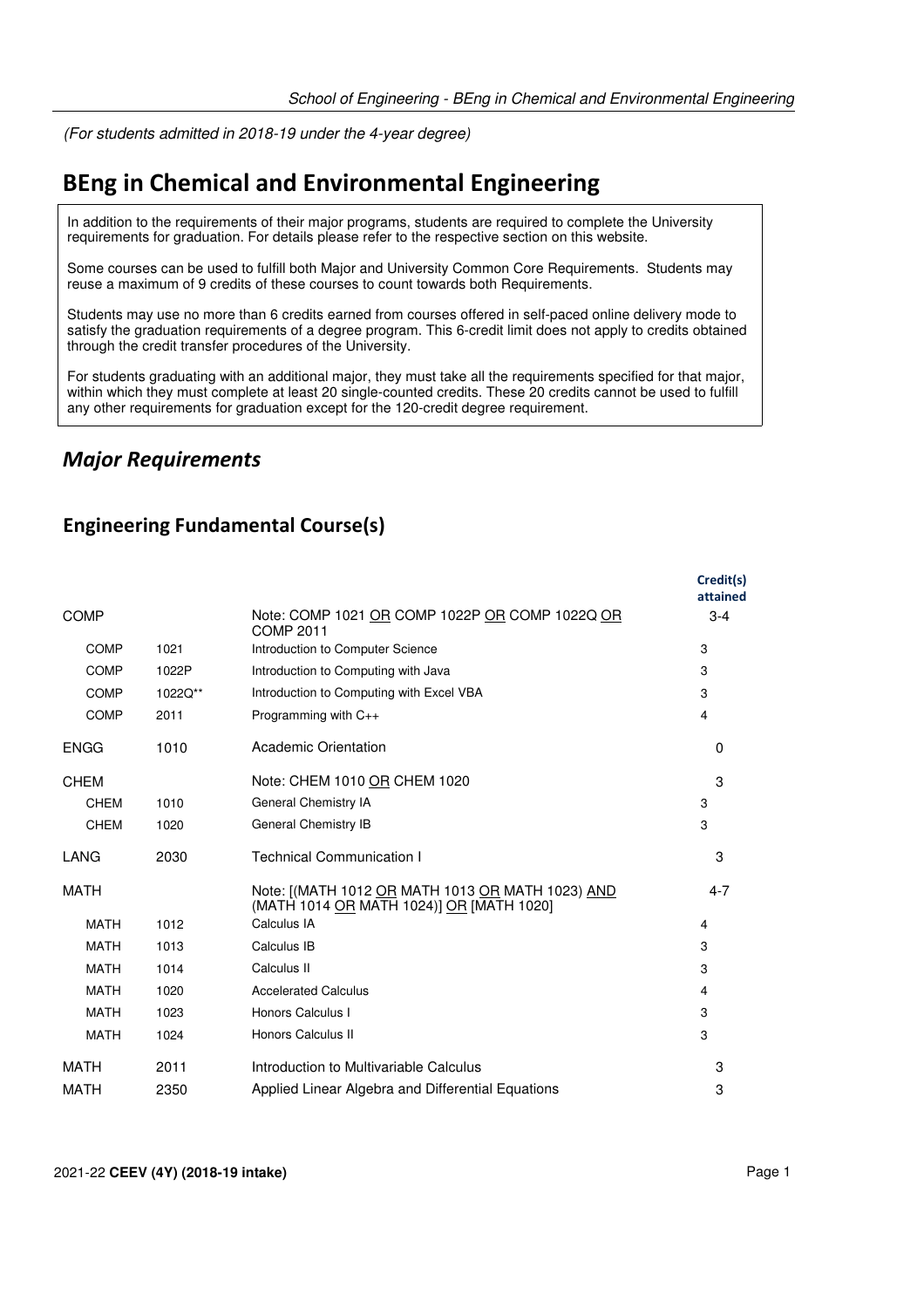| <b>PHYS</b> |      | Note: PHYS 1112 OR PHYS 1312                                                                                                                                             | 3     |
|-------------|------|--------------------------------------------------------------------------------------------------------------------------------------------------------------------------|-------|
| <b>PHYS</b> | 1112 | General Physics I with Calculus                                                                                                                                          | 3     |
| <b>PHYS</b> | 1312 | Honors General Physics I                                                                                                                                                 | 3     |
| <b>SENG</b> |      | Engineering Introduction course (If the students take an<br>introduction course included in their major, this course can be<br>counted towards their major requirement.) | $3-4$ |
| <b>CENG</b> | 1000 | Introduction to Chemical and Biological Engineering                                                                                                                      | 3     |
| <b>BIEN</b> | 1010 | Introduction to Biomedical Engineering                                                                                                                                   | 3     |
| <b>CIVL</b> | 1100 | Discovering Civil and Environmental Engineering                                                                                                                          | 3     |
| <b>COMP</b> | 1021 | Introduction to Computer Science                                                                                                                                         | 3     |
| <b>ELEC</b> | 1100 | Introduction to Electro-Robot Design                                                                                                                                     | 4     |
| ELEC        | 1200 | A System View of Communications: from Signals to Packets                                                                                                                 | 4     |
| <b>ENGG</b> | 1100 | First Year Cornerstone Engineering Design Project Course                                                                                                                 | 3     |
| <b>IEDA</b> | 2010 | Industrial Engineering and Decision Analytics                                                                                                                            | 3     |
| <b>IEDA</b> | 2200 | <b>Engineering Management</b>                                                                                                                                            | 3     |
| <b>MECH</b> | 1901 | <b>Automotive Engineering</b>                                                                                                                                            | 3     |
| <b>MECH</b> | 1902 | Energy Systems in a Sustainable World                                                                                                                                    | 3     |
| <b>MECH</b> | 1905 | <b>Buildings for Contemporary Living</b>                                                                                                                                 | 3     |
| MECH        | 1906 | Mechanical Engineering for Modern Life                                                                                                                                   | 3     |
|             |      |                                                                                                                                                                          |       |

## **Required Course(s)**

|                  |      |                                                        | Credit(s)<br>attained |
|------------------|------|--------------------------------------------------------|-----------------------|
| <b>CENG/BIEN</b> |      | Note: CENG 1000 OR BIEN 1010                           | 3                     |
| <b>CENG</b>      | 1000 | Introduction to Chemical and Biological Engineering    | 3                     |
| <b>BIEN</b>      | 1010 | Introduction to Biomedical Engineering                 | 3                     |
| <b>CENG</b>      | 1010 | Academic and Professional Development I                | $\Omega$              |
| <b>CENG</b>      | 1700 | Introduction to Environmental Engineering              | 3                     |
| <b>CENG</b>      | 1980 | Industrial Training                                    | $\Omega$              |
| <b>CENG</b>      | 2110 | Process and Product Design Principles                  | 3                     |
| <b>CENG</b>      | 2210 | Chemical and Biological Engineering Thermodynamics     | 3                     |
| <b>CENG</b>      | 2220 | Transport Phenomena I                                  | 3                     |
| <b>CENG</b>      | 3110 | Process Dynamics and Control                           | 3                     |
| <b>CENG</b>      | 3120 | Process Design and Integration                         | 3                     |
| <b>CENG</b>      | 3210 | <b>Separation Processes</b>                            | 3                     |
| <b>CENG</b>      | 3220 | Transport Phenomena II                                 | 3                     |
| <b>CENG</b>      | 3230 | Chemical and Biological Reaction Engineering           | 3                     |
| <b>CENG</b>      | 3950 | Chemical and Environmental Engineering Laboratory      | 4                     |
| <b>CENG</b>      | 4130 | Plant Design and Economics                             | 3                     |
| <b>CENG</b>      | 4710 | <b>Environmental Control</b>                           | 3                     |
| <b>CENG</b>      | 4720 | Environmental Impact Assessment and Management Systems | 3                     |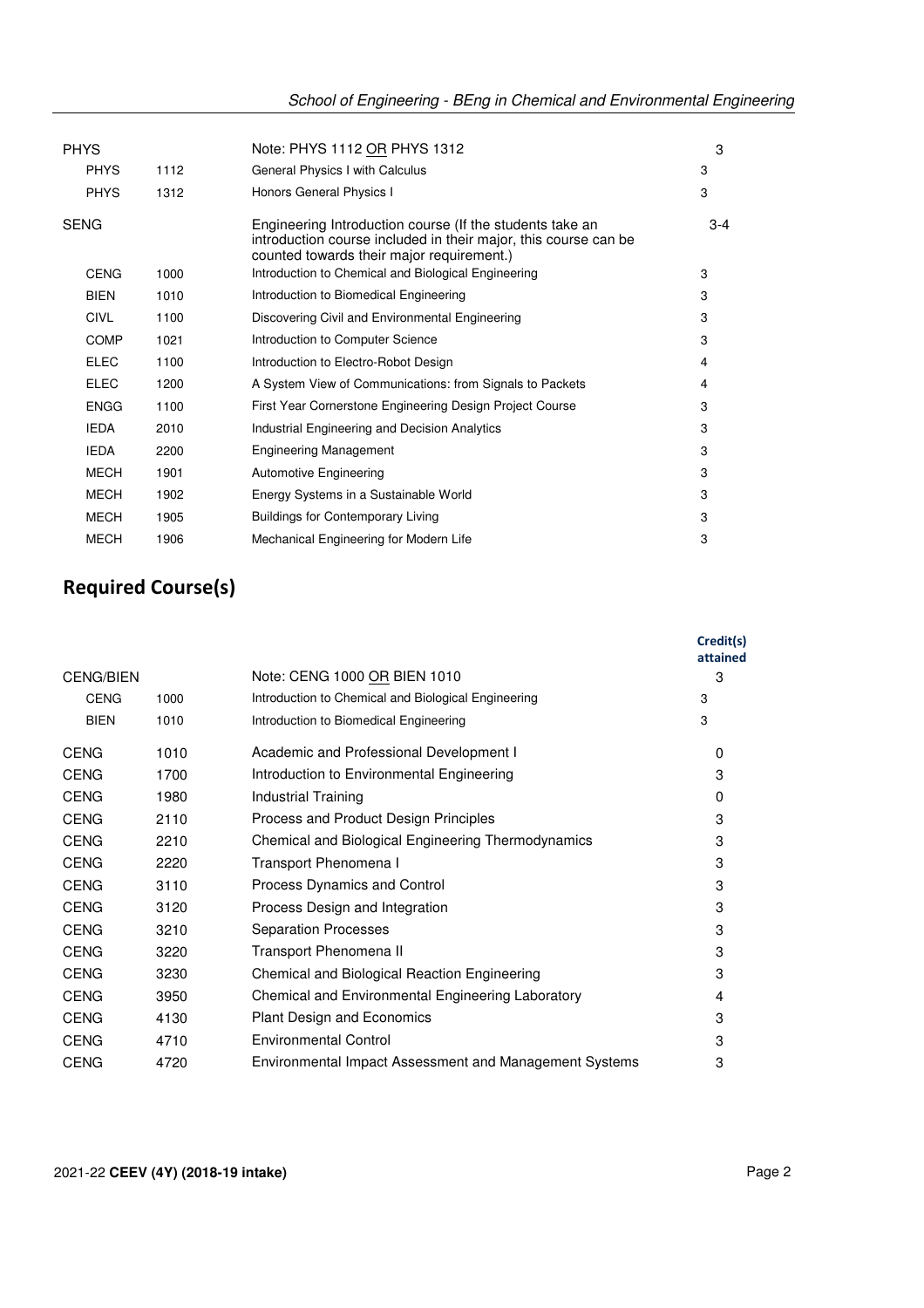| <b>CENG</b>      |      | Note: CENG 4920 OR CENG 4930 OR CENG 4940                                     | 6        |
|------------------|------|-------------------------------------------------------------------------------|----------|
| <b>CENG</b>      | 4920 | Chemical Engineering Capstone Design                                          | 6        |
| <b>CENG</b>      | 4930 | Chemical Engineering Thesis Research                                          | 6        |
| <b>CENG</b>      | 4940 | Chemical Engineering Industrial Project                                       | 6        |
| <b>BIEN/LIFS</b> |      | Note: BIEN 2610 OR LIFS 1901 OR LIFS 1902 OR LIFS 2040<br><b>OR LIFS 2210</b> | 3        |
| <b>BIEN</b>      | 2610 | <b>Chemical Biology for Engineers</b>                                         | 3        |
| <b>LIFS</b>      | 1901 | General Biology I                                                             | 3        |
| <b>LIFS</b>      | 1902 | General Biology II                                                            | 3        |
| <b>LIFS</b>      | 2040 | Cell Biology                                                                  | 3        |
| <b>LIFS</b>      | 2210 | <b>Biochemistry I</b>                                                         | 3        |
| <b>ENGG</b>      | 2010 | <b>Engineering Seminar Series</b>                                             | $\Omega$ |
| <b>CHEM</b>      | 1050 | Laboratory for General Chemistry I                                            | 1        |
| <b>CHEM</b>      | 2111 | Fundamentals of Organic Chemistry                                             | 3        |
| CHEM             |      | Note: CHEM 2155 OR CHEM 2355                                                  | 1        |
| <b>CHEM</b>      | 2155 | Fundamental Organic Chemistry Laboratory                                      |          |
| <b>CHEM</b>      | 2355 | <b>Fundamental Analytical Chemistry Laboratory</b>                            | 1        |
| <b>CHEM</b>      | 2311 | <b>Analytical Chemistry</b>                                                   | 3        |
| LANG             | 4035 | Technical Communication II for Chemical and Biological<br>Engineering         | 3        |

## **Elective(s)**

|                           |      |                                                                   | <b>Minimum</b><br>credit(s)<br>required |
|---------------------------|------|-------------------------------------------------------------------|-----------------------------------------|
| SENG/SSCI/<br><b>ENVR</b> |      | CEEV Depth Elective (1 course from the specified elective list)   | 3                                       |
| <b>CENG</b>               | 4140 | Energy Resources, Conversions and Technologies                    | 3                                       |
| <b>CENG</b>               | 4150 | Product and Process Design in Chemical and Biological Engineering | 3                                       |
| <b>CENG</b>               | 4950 | Chem-E-Car                                                        | 3                                       |
| CIVL                      | 3420 | Water and Wastewater Engineering                                  | 3                                       |
| <b>CIVL</b>               | 4470 | Air Quality Control and Management                                | 3                                       |
| <b>ENEG</b>               | 3220 | Energy Initiatives Forging Future Engineers                       | 3                                       |
| <b>CHEM</b>               | 4310 | <b>Environmental Chemistry</b>                                    | 3                                       |
| <b>CHEM</b>               | 4320 | <b>Environmental Analytical Chemistry</b>                         | 3                                       |
| <b>ENVR</b>               | 3110 | Sustainable Development                                           | 3                                       |
| <b>ENVR</b>               | 3210 | Environmental Technology                                          | 3                                       |
| <b>ENVR</b>               | 3220 | <b>Energy Sources and Usage</b>                                   | 3                                       |
| <b>ENVR</b>               | 3310 | <b>Green Business Strategy</b>                                    | 3                                       |
| <b>ENVR</b>               | 3410 | Economics for Environmental Policy and Management                 | 3                                       |
| <b>ENVS</b>               | 2003 | Introduction to Atmospheric Science                               | 3                                       |